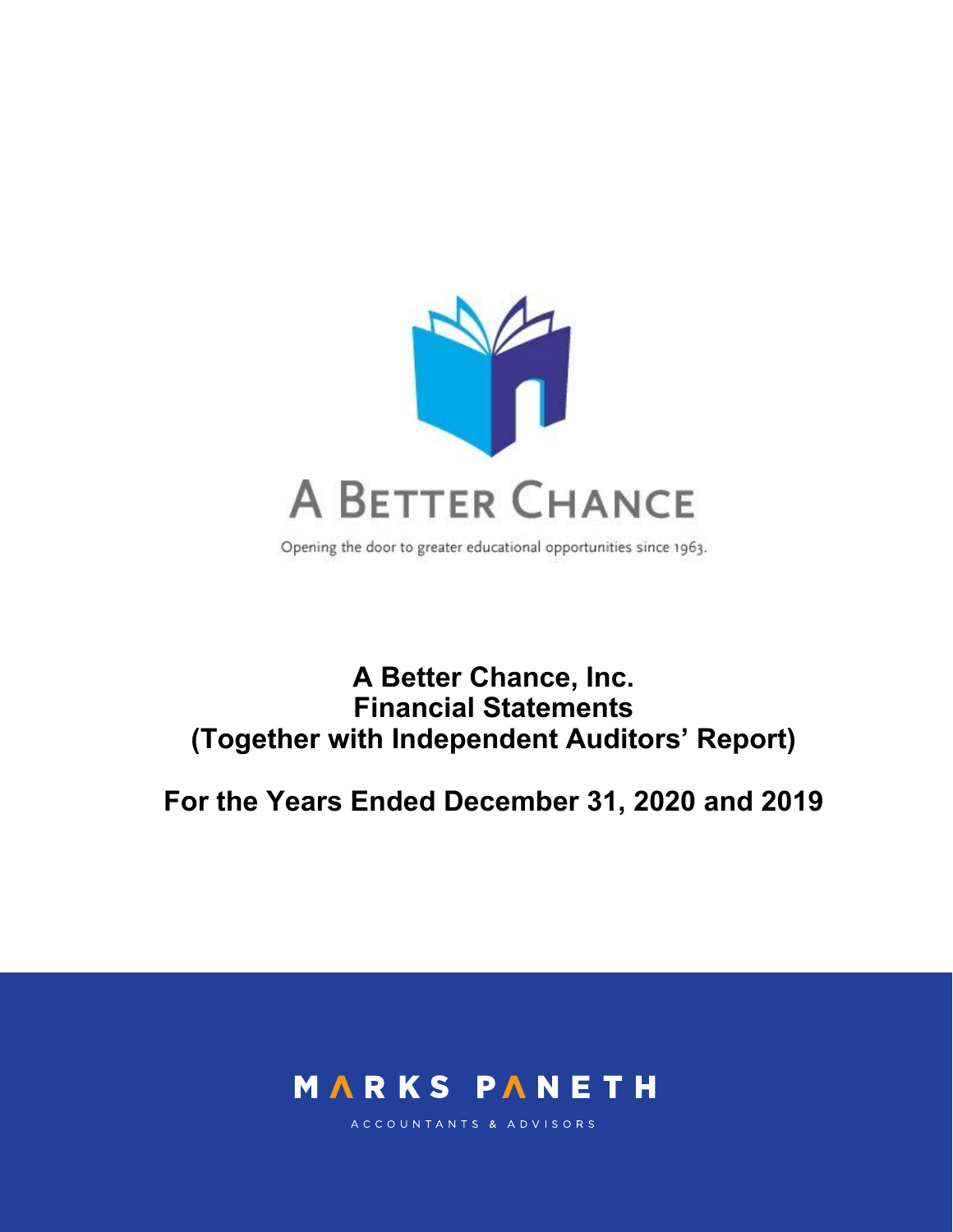# A BETTER CHANCE, INC.

# **FINANCIAL STATEMENTS** (Together with Independent Auditors' Report)

# FOR THE YEARS ENDED DECEMBER 31, 2020 AND 2019

# **CONTENTS**

## Page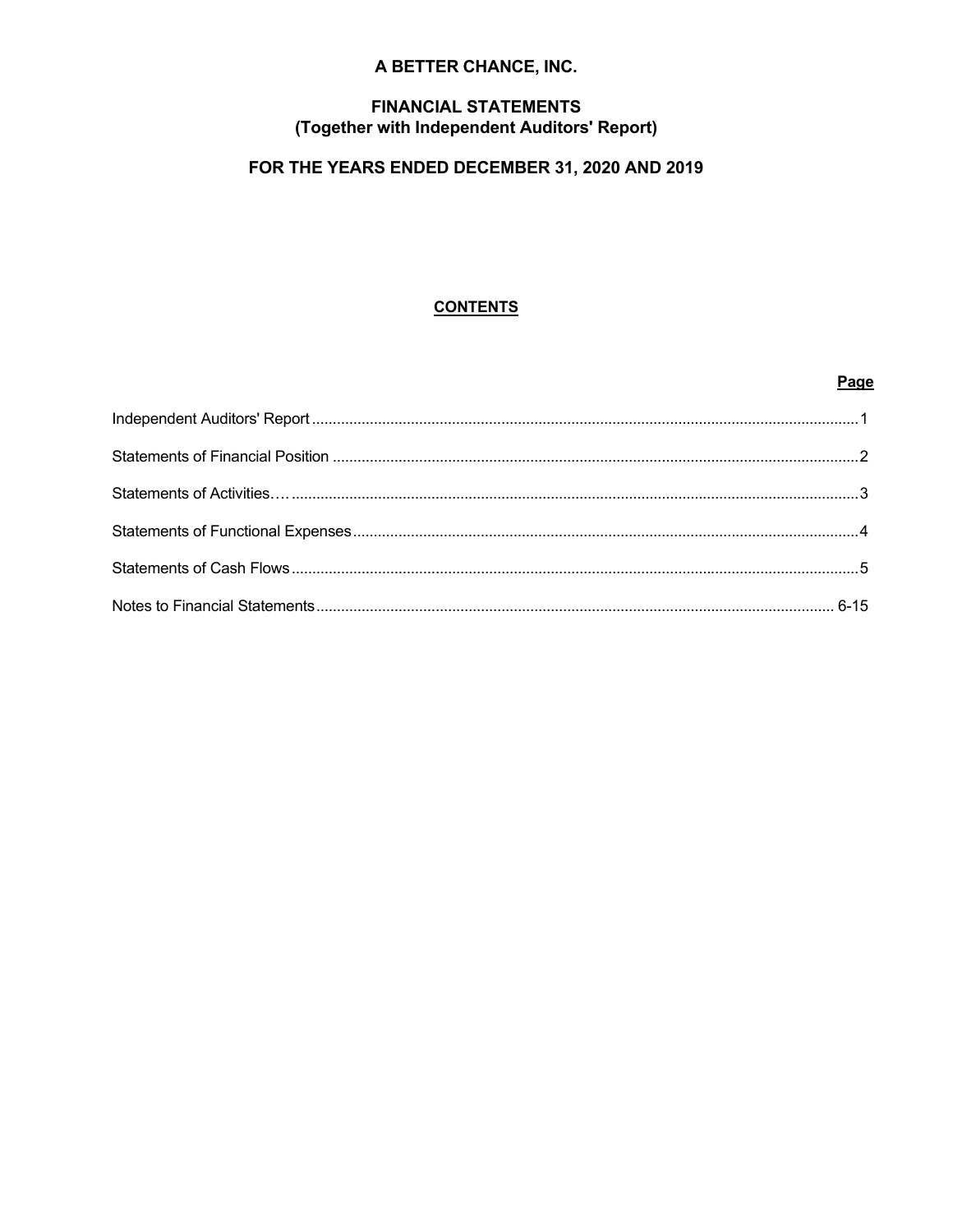# **INDEPENDENT AUDITORS' REPORT**

To the Board of Directors of A Better Chance, Inc.

We have audited the accompanying financial statements of A Better Chance, Inc. (the "Organization"), which comprise the statements of financial position as of December 31, 2020 and 2019, and the related statements of activities, functional expenses and cash flows for the years then ended, and the related notes to the financial statements.

#### *Management's Responsibility for the Financial Statements*

Management is responsible for the preparation and fair presentation of these financial statements in accordance with accounting principles generally accepted in the United States of America; this includes the design, implementation, and maintenance of internal control relevant to the preparation and fair presentation of financial statements that are free from material misstatement, whether due to fraud or error.

#### *Auditors' Responsibility*

Our responsibility is to express an opinion on these financial statements based on our audits. We conducted our audits in accordance with auditing standards generally accepted in the United States of America. Those standards require that we plan and perform the audit to obtain reasonable assurance about whether the financial statements are free from material misstatement.

An audit involves performing procedures to obtain audit evidence about the amounts and disclosures in the financial statements. The procedures selected depend on the auditor's judgment, including the assessment of the risks of material misstatement of the financial statements, whether due to fraud or error. In making those risk assessments, the auditor considers internal control relevant to the entity's preparation and fair presentation of the financial statements in order to design audit procedures that are appropriate in the circumstances, but not for the purpose of expressing an opinion on the effectiveness of the entity's internal control. Accordingly, we express no such opinion. An audit also includes evaluating the appropriateness of accounting policies used and the reasonableness of significant accounting estimates made by management, as well as evaluating the overall presentation of the financial statements.

We believe that the audit evidence we have obtained is sufficient and appropriate to provide a basis for our audit opinion.

# *Opinion*

In our opinion, the financial statements referred to above present fairly, in all material respects, the financial position of A Better Chance, Inc. as of December 31, 2020 and 2019, and the changes in its net assets and its cash flows for the years then ended in accordance with accounting principles generally accepted in the United States of America.

Marks Pameth UP

New York, NY July 29, 2021

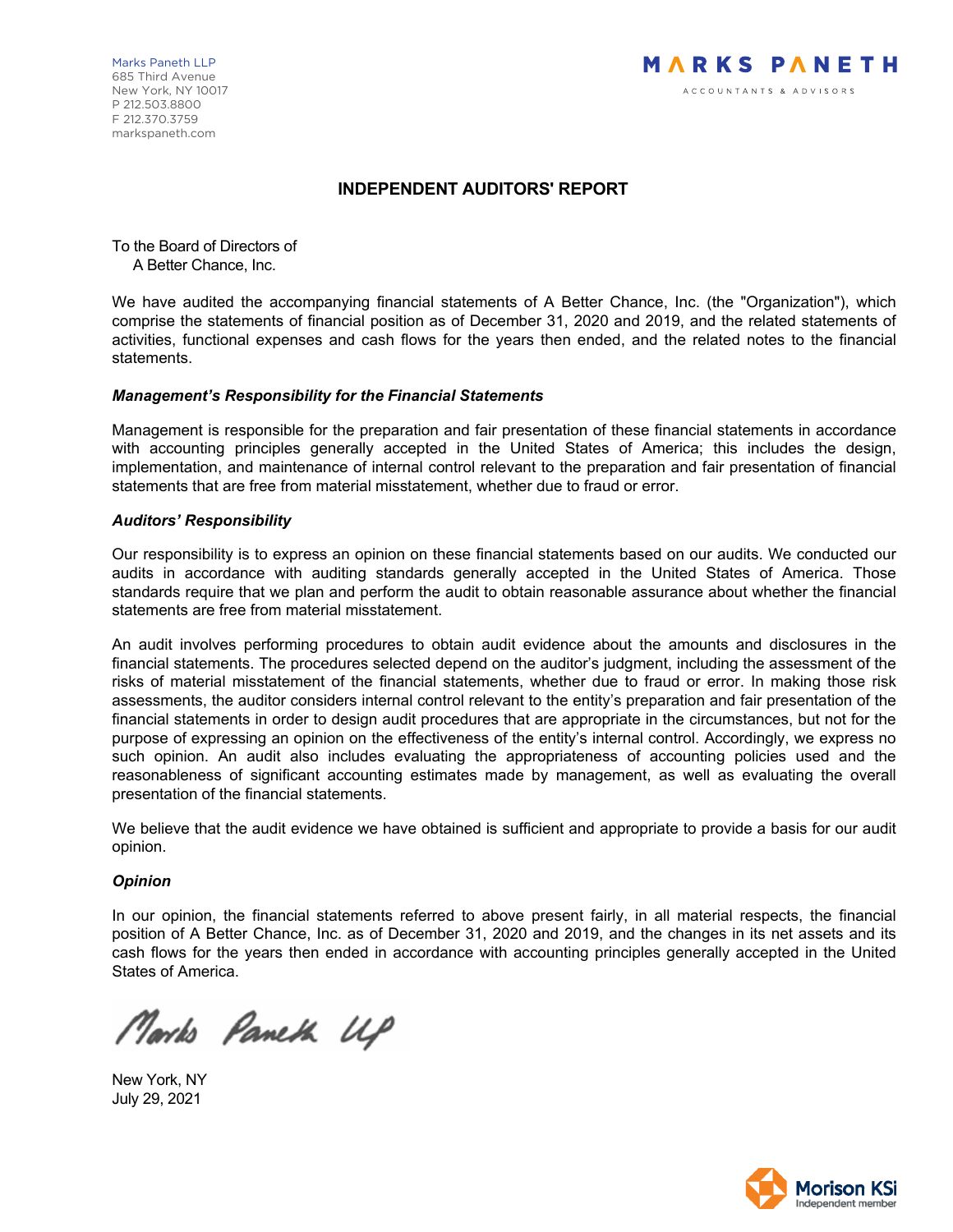# **A BETTER CHANCE, INC. STATEMENTS OF FINANCIAL POSITION AS OF DECEMBER 31, 2020 AND 2019**

|                                                          |     | 2020        | 2019             |
|----------------------------------------------------------|-----|-------------|------------------|
| <b>ASSETS</b>                                            |     |             |                  |
| Cash and cash equivalents (Notes 2C and 12)              | \$  | 897,067     | \$<br>426,692    |
| Accounts receivable                                      |     | 31,600      |                  |
| Grants and pledges receivable, net (Notes 2D and 4)      |     | 1,089,684   | 274,271          |
| Investments, at fair value (Notes 2F and 5)              |     | 11,001,116  | 10,813,491       |
| Prepaid expenses and other assets                        |     | 85,262      | 75,112           |
| Property and equipment, net (Notes 2E and 6)             |     | 4,905       | 11,314           |
| Beneficial interest in perpetual trust (Notes 2K and 11) |     | 1,139,249   | 1,083,580        |
| <b>TOTAL ASSETS</b>                                      | \$. | 14,248,883  | \$<br>12,684,460 |
| <b>LIABILITIES</b>                                       |     |             |                  |
| Accounts payable and accrued expenses                    | \$  | 154,512     | \$<br>165,978    |
| Accrued vacation                                         |     | 54.005      | 93,899           |
| Bank lines of credit (Note 7)                            |     | 2,906,650   | 2,854,000        |
| Deferred revenue (Note 2G)                               |     | 178,004     | 92,443           |
| Deferred rent (Note 10)                                  |     | 17,577      | 67,233           |
| Paycheck Protection Program loan payable (Note 10C)      |     | 17,194      |                  |
| <b>TOTAL LIABILITIES</b>                                 |     | 3,327,942   | 3,273,553        |
| <b>COMMITMENTS AND CONTINGENCIES (Note 10)</b>           |     |             |                  |
| <b>NET ASSETS (Note 2B)</b>                              |     |             |                  |
| Without donor restrictions (Note 13)                     |     | (2,368,248) | (2, 182, 027)    |
| With donor restrictions (Note 11)                        |     | 13,289,189  | 11,592,934       |
| <b>TOTAL NET ASSETS</b>                                  |     | 10,920,941  | 9,410,907        |
| TOTAL LIABILITIES AND NET ASSETS                         | \$  | 14,248,883  | \$<br>12,684,460 |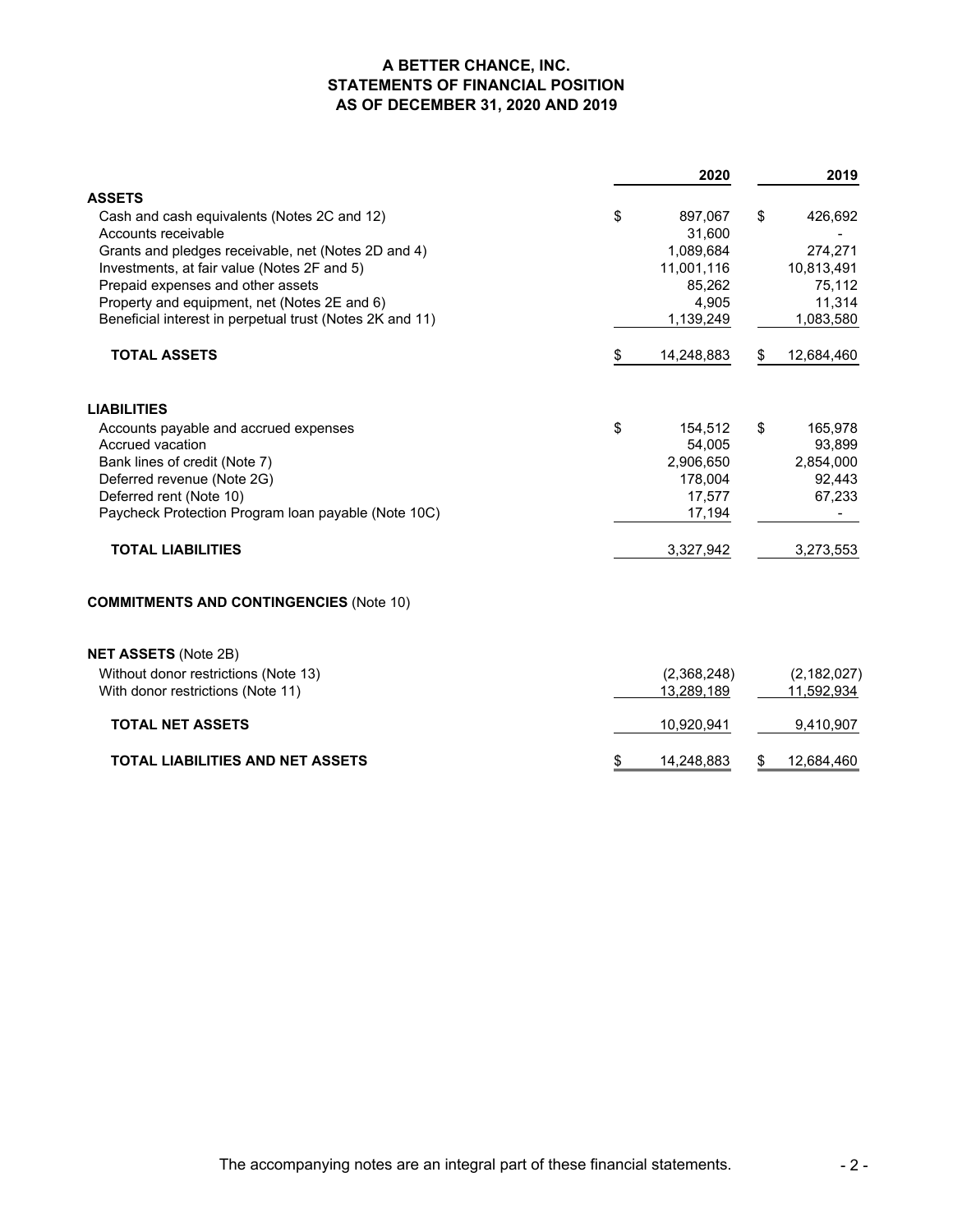#### **A BETTER CHANCE, INC. STATEMENTS OF ACTIVITIESFOR THE YEARS ENDED DECEMBER 31, 2020 AND 2019**

|                                                                     |                                             |                                          | For the Year Ended December 31, 2020 |                          | For the Year Ended December 31, 2019 |                                             |    |                                          |    |               |
|---------------------------------------------------------------------|---------------------------------------------|------------------------------------------|--------------------------------------|--------------------------|--------------------------------------|---------------------------------------------|----|------------------------------------------|----|---------------|
|                                                                     | <b>Without Donor</b><br><b>Restrictions</b> | <b>With Donor</b><br><b>Restrictions</b> |                                      | <b>Total</b><br>2020     |                                      | <b>Without Donor</b><br><b>Restrictions</b> |    | <b>With Donor</b><br><b>Restrictions</b> |    | Total<br>2019 |
| <b>OPERATING PUBLIC SUPPORT AND REVENUE:</b>                        |                                             |                                          |                                      |                          |                                      |                                             |    |                                          |    |               |
| Special events                                                      | \$<br>671,976                               | \$                                       |                                      | \$<br>671,976            | \$                                   | 1,198,642                                   | \$ |                                          | \$ | 1,198,642     |
| Less: costs of direct benefits to donors (Note 2I)                  |                                             |                                          |                                      |                          |                                      | (65, 499)                                   |    | $\blacksquare$                           |    | (65, 499)     |
| Net revenues from special events                                    | 671,976                                     |                                          |                                      | 671,976                  |                                      | 1,133,143                                   |    |                                          |    | 1,133,143     |
| Contributions and grants (Note 8)                                   | 264,924                                     |                                          | 2,776,668                            | 3,041,592                |                                      | 75,869                                      |    | 1,143,600                                |    | 1,219,469     |
| Contributions in-kind (Note 2H)                                     | 123,653                                     |                                          |                                      | 123,653                  |                                      | 261,331                                     |    |                                          |    | 261,331       |
| School membership dues (Note 2G)                                    | 226,075                                     |                                          |                                      | 226,075                  |                                      | 461,187                                     |    |                                          |    | 461,187       |
| Registration fees and other                                         | 439,017                                     |                                          |                                      | 439,017                  |                                      | 141,123                                     |    |                                          |    | 141,123       |
| Board appropriations (Note 11):                                     |                                             |                                          |                                      |                          |                                      |                                             |    |                                          |    |               |
| Accumulated endowment earnings to operations                        | 490,000                                     |                                          |                                      | 490,000                  |                                      | 495,000                                     |    |                                          |    | 495,000       |
| Interest and dividends to operations                                | 260,264                                     |                                          |                                      | 260,264                  |                                      | 239,101                                     |    |                                          |    | 239,101       |
| Net assets released from restrictions (Notes 2B and 11)             | 1,253,441                                   |                                          | (1,253,441)                          | $\overline{\phantom{a}}$ |                                      | 1,449,123                                   |    | (1,449,123)                              |    | $\sim$        |
|                                                                     |                                             |                                          |                                      |                          |                                      |                                             |    |                                          |    |               |
| TOTAL OPERATING PUBLIC SUPPORT AND REVENUE                          | 3,729,350                                   |                                          | 1,523,227                            | 5,252,577                |                                      | 4,255,877                                   |    | (305, 523)                               |    | 3,950,354     |
| <b>OPERATING EXPENSES (Note 2J):</b>                                |                                             |                                          |                                      |                          |                                      |                                             |    |                                          |    |               |
| Program services                                                    | 2,775,558                                   |                                          |                                      | 2,775,558                |                                      | 3,157,034                                   |    |                                          |    | 3,157,034     |
| Management and general                                              | 412,953                                     |                                          |                                      | 412,953                  |                                      | 780,684                                     |    |                                          |    | 780,684       |
| Fundraising                                                         | 733,567                                     |                                          |                                      | 733,567                  |                                      | 1,117,096                                   |    |                                          |    | 1,117,096     |
| <b>TOTAL OPERATING EXPENSES</b>                                     | 3,922,078                                   |                                          |                                      | 3,922,078                |                                      | 5,054,814                                   |    |                                          |    | 5,054,814     |
| <b>CHANGE IN NET ASSETS FROM OPERATIONS</b>                         | (192, 728)                                  |                                          | 1,523,227                            | 1,330,499                |                                      | (798, 937)                                  |    | (305, 523)                               |    | (1, 104, 460) |
| <b>NON-OPERATING ACTIVITIES:</b>                                    |                                             |                                          |                                      |                          |                                      |                                             |    |                                          |    |               |
| Change in value of beneficial interest in perpetual trust (Note 2K) |                                             |                                          | 55,669                               | 55,669                   |                                      |                                             |    | 130.560                                  |    | 130,560       |
| Investment activity (Note 5)                                        | 6,507                                       |                                          | 867,623                              | 874,130                  |                                      | (1,250)                                     |    | 1,662,616                                |    | 1,661,366     |
| Board appropriations (Note 11):                                     |                                             |                                          |                                      |                          |                                      |                                             |    |                                          |    |               |
| Accumulated endowment earnings to operations                        | $\overline{\phantom{a}}$                    |                                          | (490,000)                            | (490,000)                |                                      |                                             |    | (495,000)                                |    | (495,000)     |
| Interest and dividends to operations                                |                                             |                                          | (260, 264)                           | (260, 264)               |                                      |                                             |    | (239, 101)                               |    | (239, 101)    |
| <b>TOTAL NON-OPERATING ACTIVITIES</b>                               | 6,507                                       |                                          | 173,028                              | 179,535                  |                                      | (1,250)                                     |    | 1,059,075                                |    | 1,057,825     |
| <b>CHANGE IN NET ASSETS (Note 13)</b>                               | (186, 221)                                  |                                          | 1,696,255                            | 1,510,034                |                                      | (800, 187)                                  |    | 753,552                                  |    | (46, 635)     |
| Net assets (deficit) - beginning of year                            | (2, 182, 027)                               |                                          | 11,592,934                           | 9,410,907                |                                      | (1,381,840)                                 |    | 10,839,382                               |    | 9,457,542     |
| <b>NET ASSETS (DEFICIT) - END OF YEAR</b>                           | \$<br>(2,368,248)                           | \$                                       | 13,289,189                           | \$<br>10,920,941         |                                      | (2, 182, 027)                               | \$ | 11,592,934                               | \$ | 9,410,907     |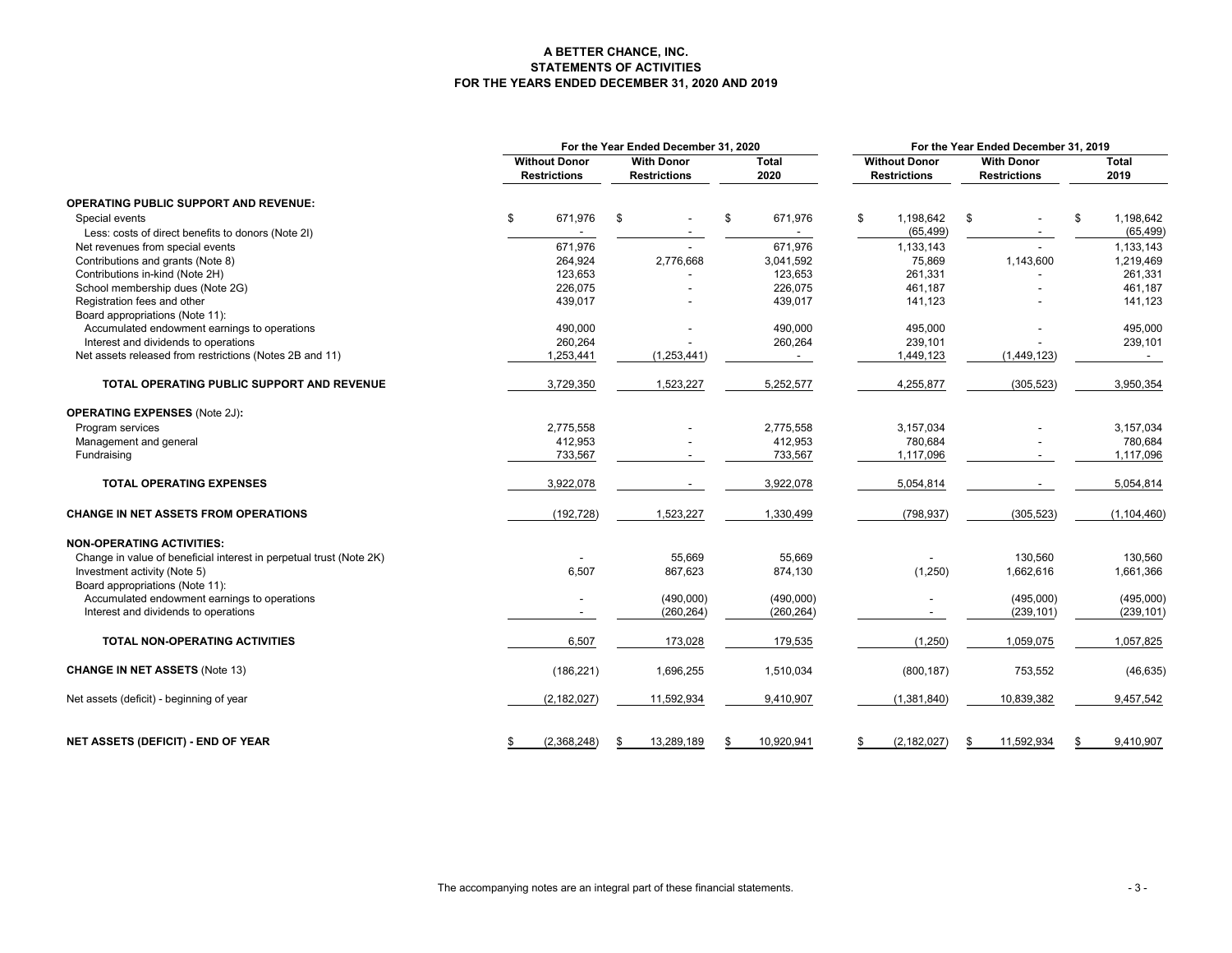#### **A BETTER CHANCE, INC. STATEMENTS OF FUNCTIONAL EXPENSESFOR THE YEARS ENDED DECEMBER 31, 2020 AND 2019**

|                                                               | For the Year Ended December 31, 2020 |           |                              |     |                            |      | For the Year Ended December 31, 2019          |                      |    |                            |               |                              |    |                            |    |                                               |     |                      |
|---------------------------------------------------------------|--------------------------------------|-----------|------------------------------|-----|----------------------------|------|-----------------------------------------------|----------------------|----|----------------------------|---------------|------------------------------|----|----------------------------|----|-----------------------------------------------|-----|----------------------|
|                                                               |                                      |           |                              |     | <b>Supporting Services</b> |      |                                               |                      |    |                            |               |                              |    | <b>Supporting Services</b> |    |                                               |     |                      |
|                                                               | Program<br><b>Services</b>           |           | Management<br>and<br>General |     | Fundraising                |      | <b>Total</b><br>Supporting<br><b>Services</b> | <b>Total</b><br>2020 |    | Program<br><b>Services</b> |               | Management<br>and<br>General |    | <b>Fundraising</b>         |    | <b>Total</b><br>Supporting<br><b>Services</b> |     | <b>Total</b><br>2019 |
|                                                               |                                      |           |                              |     |                            |      |                                               |                      |    |                            |               |                              |    |                            |    |                                               |     |                      |
| Personnel service costs                                       | 1,399,682                            | <b>.s</b> | 184,138                      | . ጽ | 367,535                    | - \$ | 551,673                                       | \$<br>1,951,355      | ς. | 1,431,837                  | <sup>\$</sup> | 132,884                      | \$ | 555,531                    | \$ | 688,415                                       | \$. | 2,120,252            |
| Payroll taxes and benefits (Note 9)                           | 329,654                              |           | 30,630                       |     | 87,191                     |      | 117,821                                       | 447,475              |    | 326,394                    |               | 16,496                       |    | 132,117                    |    | 148,613                                       |     | 475,007              |
| Printing and publications                                     | 817                                  |           | 1,729                        |     | 5.103                      |      | 6.832                                         | 7,649                |    | 18,958                     |               | 367                          |    | 28,144                     |    | 28,511                                        |     | 47,469               |
| Postage and shipping                                          | 4.772                                |           | 2,489                        |     | 4,768                      |      | 7.257                                         | 12,029               |    | 6,237                      |               | 2,498                        |    | 9,598                      |    | 12,096                                        |     | 18,333               |
| Professional fees (Note 2H)                                   | 203,537                              |           | 25,176                       |     | 101,710                    |      | 126,886                                       | 330,423              |    | 96,984                     |               | 443,724                      |    | 125,876                    |    | 569,600                                       |     | 666,584              |
| Rent and utilities (Note 10)                                  | 307,323                              |           | 25,399                       |     | 59,069                     |      | 84,468                                        | 391,791              |    | 358,918                    |               | 21,158                       |    | 86,287                     |    | 107,445                                       |     | 466,363              |
| Telephone/telecommunications                                  | 7,092                                |           | 2.865                        |     | 635                        |      | 3,500                                         | 10,592               |    | 7,272                      |               | 6,086                        |    | 1.159                      |    | 7.245                                         |     | 14,517               |
| Equipment purchases and rentals (Note 10)                     | 124,606                              |           | 16,610                       |     | 32,424                     |      | 49,034                                        | 173,640              |    | 110,480                    |               | 8,728                        |    | 38,670                     |    | 47,398                                        |     | 157,878              |
| Office supplies                                               | 826                                  |           | 4,197                        |     | 1,424                      |      | 5,621                                         | 6,447                |    | 24,888                     |               | 9,170                        |    | 6,081                      |    | 15,251                                        |     | 40,139               |
| Insurance                                                     | 26,329                               |           | 2,869                        |     | 6,560                      |      | 9.429                                         | 35,758               |    | 23,601                     |               | 1,859                        |    | 9.224                      |    | 11,083                                        |     | 34,684               |
| Recruiting                                                    | 1,266                                |           | 805                          |     | 9,325                      |      | 10,130                                        | 11,396               |    | 24,427                     |               | 12,450                       |    | 10,995                     |    | 23,445                                        |     | 47,872               |
| Staff training and development                                | 1,512                                |           | 2,058                        |     | 201                        |      | 2,259                                         | 3,771                |    | 4,208                      |               | 163                          |    | 85                         |    | 248                                           |     | 4,456                |
| Awards and financial assistance (Note 2H)                     | 19,881                               |           | 1.043                        |     | 764                        |      | 1.807                                         | 21,688               |    | 89,145                     |               | 250                          |    | 936                        |    | 1.186                                         |     | 90,331               |
| Subscriptions and dues                                        | 98,662                               |           | 11,773                       |     | 23,841                     |      | 35,614                                        | 134,276              |    | 59,364                     |               | 9,763                        |    | 24,726                     |    | 34,489                                        |     | 93,853               |
| Travel and meetings (Note 2H)                                 | 24,632                               |           | 4,477                        |     | 2,803                      |      | 7,280                                         | 31,912               |    | 339,472                    |               | 10,881                       |    | 48,835                     |    | 59,716                                        |     | 399,188              |
| Testing and programming                                       | 155,743                              |           |                              |     |                            |      |                                               | 155,743              |    | 123,364                    |               | $\sim$                       |    |                            |    |                                               |     | 123,364              |
| Interest expense                                              | 54,664                               |           | 3,239                        |     | 9,026                      |      | 12,265                                        | 66,929               |    | 65,283                     |               | 5,201                        |    | 25,721                     |    | 30,922                                        |     | 96,205               |
| Costs of direct benefits to donors (deducted below) (Note 2I) |                                      |           |                              |     |                            |      |                                               | ٠                    |    |                            |               | $\sim$                       |    | 65,499                     |    | 65,499                                        |     | 65,499               |
| Investment fees (Note 5) (deducted below)                     | 43,289                               |           | 10,026                       |     | 10,428                     |      | 20.454                                        | 63,743               |    | 30,554                     |               | 26,380                       |    | 12,267                     |    | 38,647                                        |     | 69,201               |
| Depreciation and amortization (Note 6)                        | 5,059                                |           | 412                          |     | 938                        |      | 1.350                                         | 6,409                |    | 7,424                      |               | 385                          |    | 1,748                      |    | 2,133                                         |     | 9,557                |
| <b>Bad debt</b>                                               |                                      |           | 58,940                       |     |                            |      | 58,940                                        | 58,940               |    |                            |               | 29,490                       |    |                            |    | 29,490                                        |     | 29,490               |
| Miscellaneous                                                 | 9,501                                |           | 34,104                       |     | 20,250                     |      | 54,354                                        | 63,855               |    | 38,778                     |               | 69,131                       |    | 11,363                     |    | 80,494                                        |     | 119,272              |
| Sub-total                                                     | 2,818,847                            |           | 422,979                      |     | 743,995                    |      | 1,166,974                                     | 3,985,821            |    | 3,187,588                  |               | 807,064                      |    | 1,194,862                  |    | 2,001,926                                     |     | 5,189,514            |
| Less: expenses deducted directly from revenues                |                                      |           |                              |     |                            |      |                                               |                      |    |                            |               |                              |    |                            |    |                                               |     |                      |
| on the statements of activities                               | (43, 289)                            |           | (10, 026)                    |     | (10, 428)                  |      | (20, 454)                                     | (63, 743)            |    | (30, 554)                  |               | (26, 380)                    |    | (77, 766)                  |    | (104, 146)                                    |     | (134, 700)           |
| <b>TOTAL EXPENSES</b>                                         | \$<br>2,775,558                      |           | 412,953                      |     | 733,567                    |      | 1,146,520                                     | 3,922,078            |    | 3,157,034                  | \$.           | 780,684                      | \$ | 1,117,096                  | \$ | 1,897,780                                     | S   | 5,054,814            |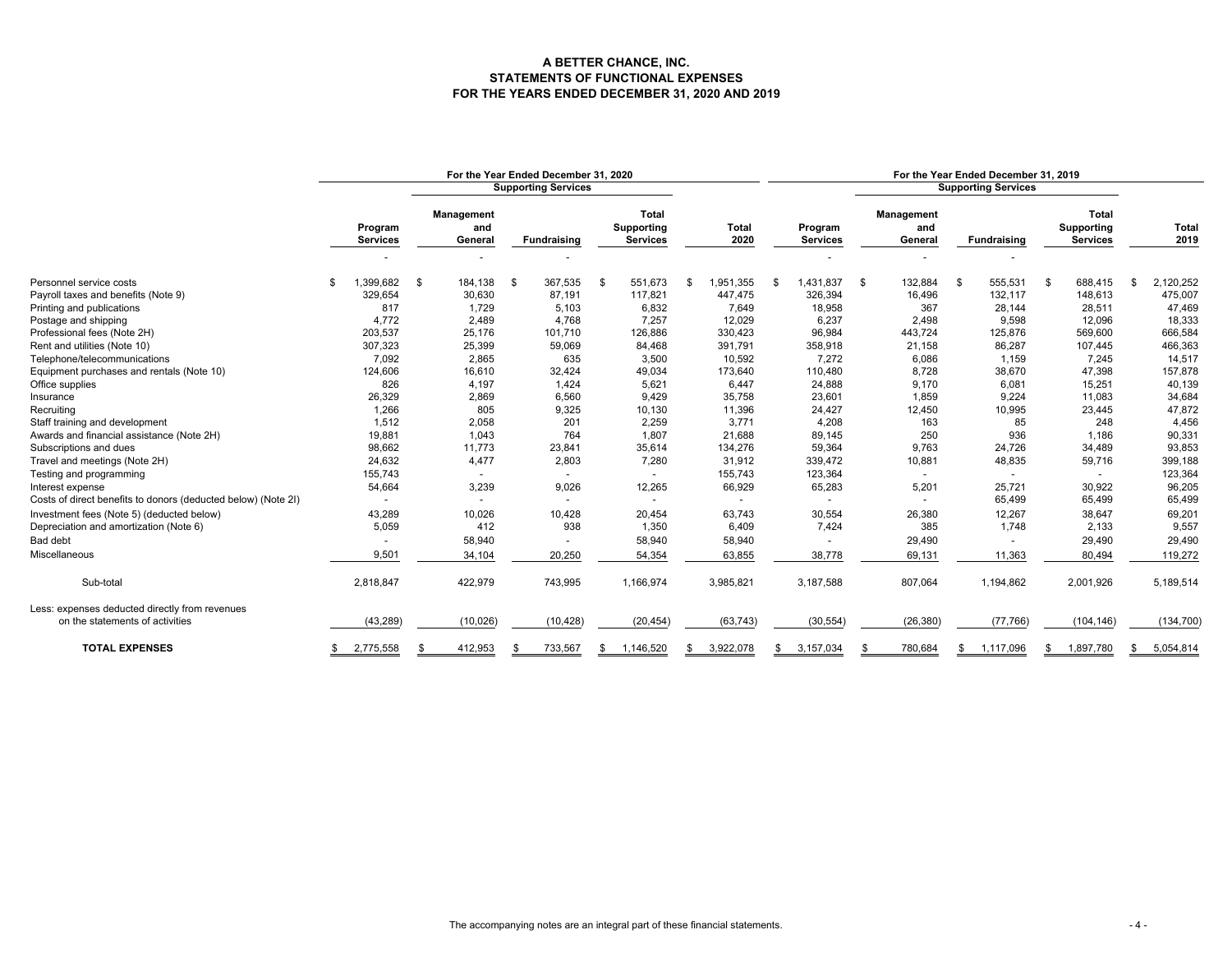# **A BETTER CHANCE, INC. STATEMENTS OF CASH FLOWS FOR THE YEARS ENDED DECEMBER 31, 2020 AND 2019**

|                                                           | 2020            | 2019            |
|-----------------------------------------------------------|-----------------|-----------------|
| <b>CASH FLOWS FROM OPERATING ACTIVITIES:</b>              |                 |                 |
| Change in net assets                                      | \$<br>1,510,034 | \$<br>(46, 635) |
| Adjustments to reconcile change in net assets to          |                 |                 |
| net cash used in operating activities:                    |                 |                 |
| Depreciation and amortization                             | 6,409           | 9,557           |
| Bad debt                                                  | 58,940          | 29,490          |
| Change in discount on grants and pledges receivable       | 2,323           | (7, 483)        |
| Unrealized gain on investments                            | (219, 827)      | (1, 150, 810)   |
| Realized gain on investments                              | (487, 869)      | (337, 640)      |
| Change in value of beneficial interest in perpetual trust | (55,669)        | (130,560)       |
| Sub-total                                                 | 814,341         | (1,634,081)     |
| Changes in operating assets and liabilities:              |                 |                 |
| Decrease (increase) in assets:                            |                 |                 |
| Accounts receivable                                       | (31,600)        |                 |
| Grants and pledges receivable                             | (876, 676)      | 270,618         |
| Prepaid expenses and other assets                         | (10, 150)       | (8,092)         |
| Increase (decrease) in liabilities:                       |                 |                 |
| Accounts payable and accrued expenses                     | (11, 466)       | 13,988          |
| Accrued vacation                                          | (39, 894)       | 6,396           |
| Deferred rent                                             | (49, 656)       | (40, 518)       |
| Deferred revenue                                          | 85,561          | (146, 591)      |
| <b>Net Cash Used in Operating Activities</b>              | (119, 540)      | (1,538,280)     |
| <b>CASH FLOWS FROM INVESTING ACTIVITIES:</b>              |                 |                 |
| Proceeds from sale of investments                         | 687,743         | 4,492,474       |
| Purchase of investments                                   | (167, 672)      | (3,955,536)     |
| Purchase of property and equipment                        |                 | (7, 972)        |
| <b>Net Cash Provided by Investing Activities</b>          | 520,071         | 528,966         |
| <b>CASH FLOWS FROM FINANCING ACTIVITIES:</b>              |                 |                 |
| Proceeds from bank lines of credit                        | 52,650          | 1,100,000       |
| Proceeds from Paycheck Protection Program loan payable    | 441,273         |                 |
| Forgiveness from Paycheck Protection Program loan payable | (424, 079)      |                 |
| <b>Net Cash Provided by Financing Activities</b>          | 69,844          | 1,100,000       |
| NET INCREASE IN CASH AND CASH EQUIVALENTS                 | 470,375         | 90,686          |
| Cash and cash equivalents - beginning of year             | 426,692         | 336,006         |
| CASH AND CASH EQUIVALENTS - END OF YEAR                   | \$<br>897,067   | \$<br>426,692   |
|                                                           |                 |                 |
| <b>Supplemental Disclosure of Cash Flow Information:</b>  |                 |                 |
| Cash paid during the year for interest                    | \$<br>66,929    | \$<br>96,205    |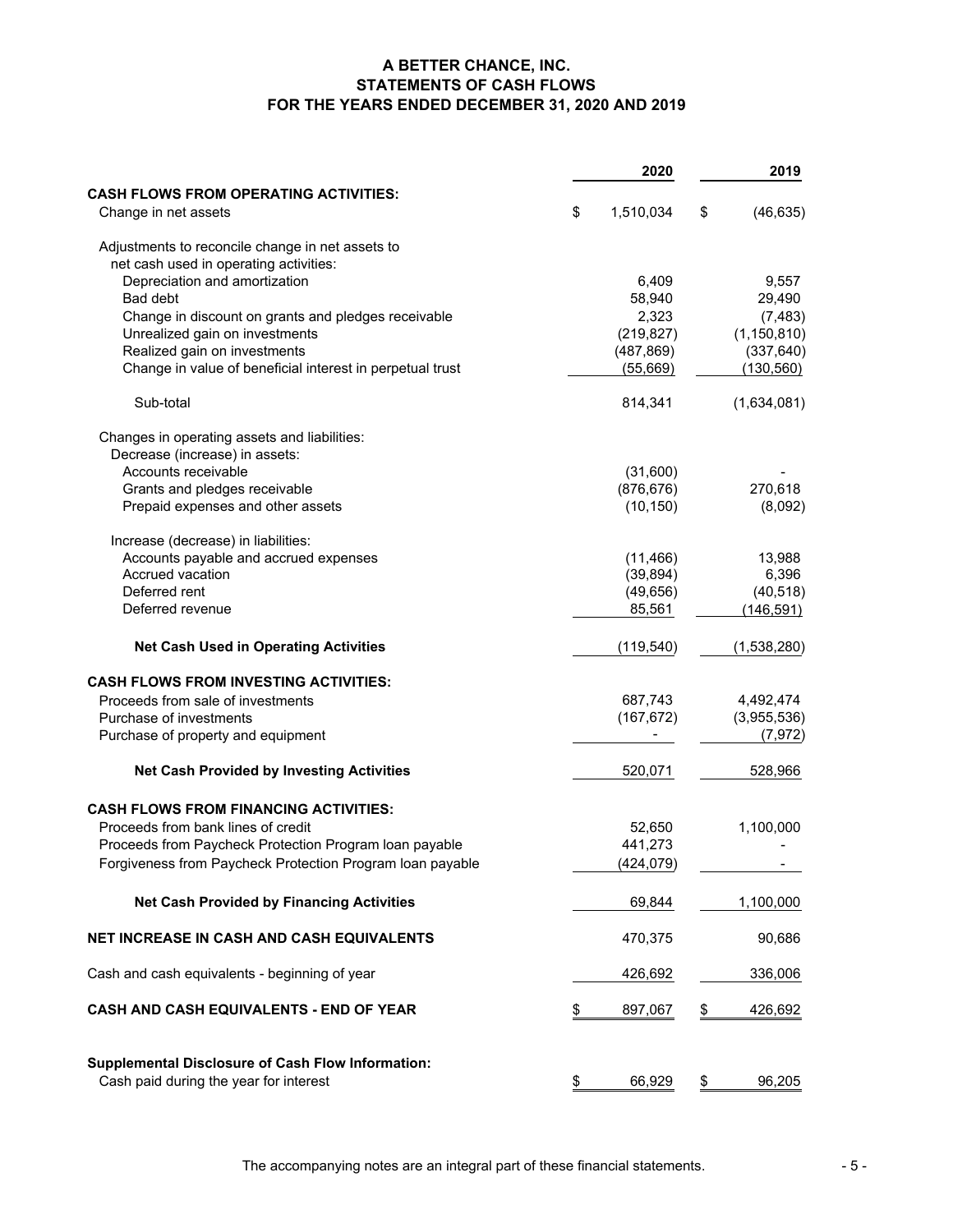#### **NOTE 1** – **ORGANIZATION AND NATURE OF ACTIVITIES**

A Better Chance, Inc. (the "Organization") is a tax-exempt corporation under Section 501(c)(3) of the Internal Revenue Code. The Organization believes it is the oldest and only national organization of its kind changing the life trajectory for academically talented youth of color via access to rigorous and prestigious educational opportunities for students in grades 6-12. Its mission is to increase substantially the number of well-educated young people of color who are capable of assuming positions of responsibility and leadership in American society. It carries out this mission through its signature College Preparatory Schools Program ("CPSP"), which recruited, referred and placed approximately 500 new students in 2020 and supports more than 2,000 scholars at 200 member schools in 27 states. The Organization has been opening the doors to greater educational opportunities since 1963.

The Organization provides talented students of color with outstanding educational opportunities to enable them to fulfill their potential. Since its founding in 1963, the Organization has produced more than 17,000 alumni who have gone onto successful careers in business, medicine, education, politics, and the arts. These young people have not only improved their own lives, but have improved the lives of others through their contributions to society and their communities. With a modest budget, the Organization helps leverage over \$18 million in student financial aid provided by a national network of over 320 member schools. The Organization's alumni, with successful careers in business, medicine, education, politics and the arts, are the living product of the Organization's impact and program success.

The students served by the Organization are approximately 62% African-American, 16% Hispanic/Latino, 8% Asian-American, and 14% who describe themselves as multi-racial. 53% of incoming scholars for the school year 2019-2020 were from households making less than the U.S. Department of Housing and Urban Development ("HUD") household median income for their area. For these young people, the Organization offers an educational opportunity they would not have otherwise.

#### **NOTE 2** – **SUMMARY OF SIGNIFICANT ACCOUNTING POLICIES**

- A. The Organization's financial statements have been prepared on the accrual basis of accounting. The Organization adheres to accounting principles generally accepted in the United States of America ("U.S. GAAP").
- B. The Organization maintains its net assets under the following two classes:

#### Without Donor Restrictions

These represent resources received that have not been restricted by the donor and that have no time restrictions. Such resources are available for support of the Organization's operations over which the Board of Directors (the "Board") has discretionary control. The Board maintains a Board designated endowment fund in this net asset class as further described in Note 11.

#### With Donor Restrictions

These represent net assets resulting from contributions and other inflows of assets whose use by the Organization is limited by donor-imposed stipulations that either expire by the passage of time or can be fulfilled and removed by actions of the Organization, pursuant to those stipulations. In addition, earnings on endowment assets are classified as net assets with donor restrictions until appropriated for operations by the Board. When such stipulations end or are fulfilled or endowment assets are appropriated for operations, such restricted net assets are reported in the statements of activities as net assets released from restrictions as to donor restrictions, or Board appropriations as to restrictions described by law. Net assets with donor restrictions that have been both earned and have had their restrictions met in the current year are recorded as net assets without donor restrictions.

There are also restricted net assets resulting from contributions and other inflows of assets whose use by the Organization is limited by donor-imposed stipulations that neither expire by the passage of time nor can be fulfilled or otherwise removed by actions of the Organization. These restricted net assets consist of endowments and the beneficial interest in perpetual trust as described in Note 11.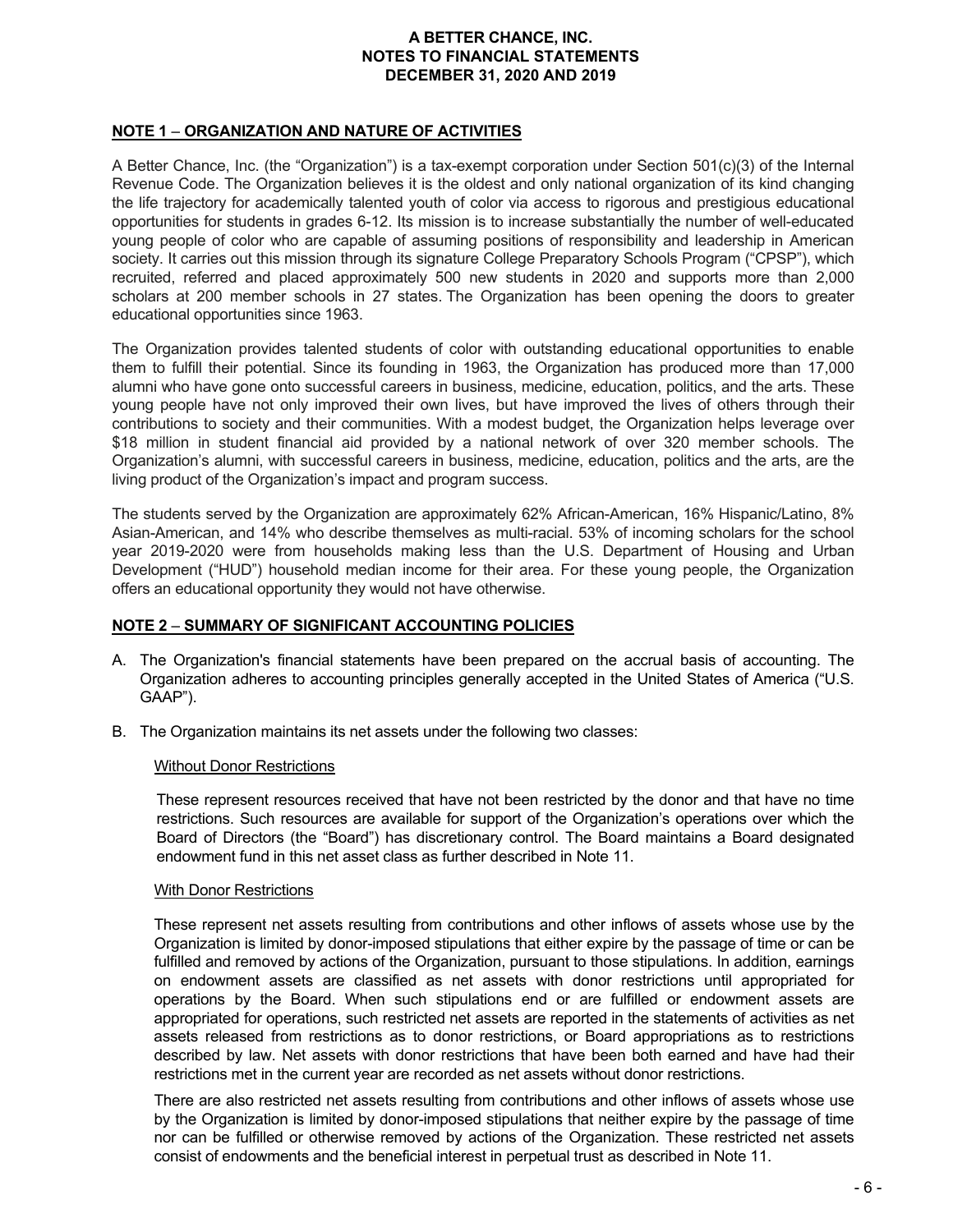#### **NOTE 2** – **SUMMARY OF SIGNIFICANT ACCOUNTING POLICIES (Continued)**

- C. The Organization considers cash and cash equivalents to include highly liquid instruments with maturities of 90 days or less when acquired, except for money market funds held in the Organization's investment portfolio.
- D. Unconditional promises to give that are expected to be collected within one year are recorded at net realizable value. Unconditional promises to give that are expected to be collected in future years are recorded at the present value of their estimated future cash flows. The discounts on those amounts are computed using risk-adjusted interest rates applicable to the years in which the promises are received. Amortization of the discounts is included in contribution revenue. Conditional promises to give are not included as support until the conditions are substantially met.

Historically, the Organization has estimated its allowance for doubtful accounts pertaining to its grants and pledges receivable at a rate of approximately 8-10% of its gross receivable balance. Accordingly, as of December 31, 2020 and 2019, the Organization determined that an allowance for uncollectible grants and pledges receivable of approximately \$57,000 and \$29,000, respectively, was necessary. This determination is based on a combination of factors such as management's assessment of the creditworthiness of its donors, a review of individual accounts outstanding, and the aged basis of the receivables and historical experience.

- E. Property and equipment is stated at cost less accumulated depreciation and amortization. These amounts do not purport to represent replacement or realizable values. The Organization capitalizes all assets having a useful life of more than one year and a cost greater than \$2,500. Purchases below \$2,500 are expensed at the time of acquisition. Depreciation is provided on a straight-line basis over the estimated useful lives of the assets. Amortization of leasehold improvements is charged at the lesser of the life of the improvements or the lease.
- F. Investments are reported at fair value. Fair value is the price that would be received to sell an asset or paid to transfer a liability in an orderly transaction between market participants at the measurement date. See Note 5 for a discussion of fair value measurements.
- G. Membership dues collected in advance of the year to which they apply are recorded as deferred revenue.
- H. Contributions, including cash and in-kind contributions, are recorded as revenue in the period in which they are received. The Organization also receives contributed space and services that are an integral part of its operations. Contributed services and space amounting to \$123,653 and \$261,331 for the years ended December 31, 2020 and 2019, respectively, consists primarily of office space, financial assistance in the form of testing vouchers to waive testing fees and legal services that have been valued at the fair values that would have been incurred by the Organization to obtain them and are reported as revenue and expenses in the accompanying financial statements, because they meet the criteria as prescribed by U.S. GAAP.

Contributions are non-exchange transactions and accounted for under ASU 2018-08. Contributions are recognized as revenue when barriers within the contract are overcome, and there is no right of return/release from obligation.

- I. The costs of direct benefit for special events include expenses for the benefit of the donor. For example, meals and facility rentals are considered direct costs of special events.
- J. The financial statements report certain categories of expenses that are attributed to more than one program or supporting function. Therefore, expenses require allocation on a reasonable basis that is consistently applied. The expenses that are allocated include personnel service costs, payroll taxes and fringe benefits, occupancy costs, depreciation, professional services, office expenses, interest, and insurance, which are allocated on the basis of estimates of time and effort.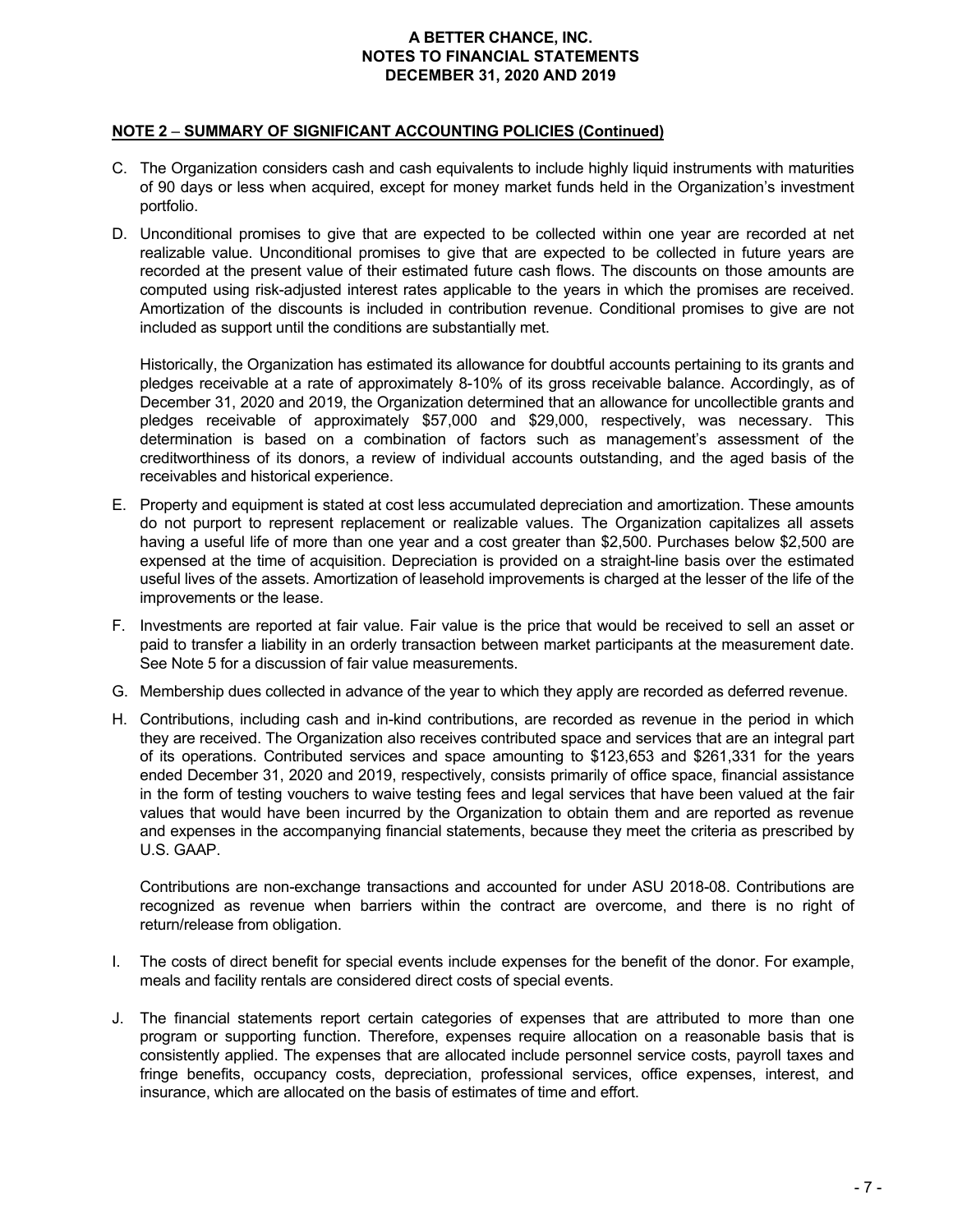#### **NOTE 2** – **SUMMARY OF SIGNIFICANT ACCOUNTING POLICIES (Continued)**

- K. The Organization is the beneficiary of a perpetual trust held by a third-party trustee. The fair value of the Organization's beneficial interest in this trust is equal to the fair market value of the assets underlying the trust attributable to the Organization's interest. The assets consist primarily of equities, fixed income and short-term investments. The change in value of this trust is reflected within the net assets with donor restrictions class.
- L. The preparation of financial statements in conformity with U.S. GAAP requires management to make estimates and assumptions that affect the reported amounts of assets and liabilities and disclosures at the date of the financial statements and the reported amounts of revenues and expenses during the reporting period. Actual results could differ from those estimates.
- M. Certain line items in the December 31, 2019 financial statements have been reclassified to conform to the December 31, 2020 presentation.

# **NOTE 3 – LIQUIDITY AND AVAILABILITY OF RESOURCES FOR GENERAL EXPENDITURES**

The Organization had cash and cash equivalents of \$897,067 and \$426,692 as of December 31, 2020 and 2019, respectively. The Organization's objective is that the operating revenues of the Organization are exceeded by its operating expenses. The Organization also has investments of \$11,001,116 and \$10,813,491 as of December 31, 2020 and 2019, respectively. The investment endowment generates income, and this is used in the operations of the Organization. When the investment balance exceeds the donor restricted balance, the Board of Directors may elect to appropriate an amount in accordance with the conditions outlined in Note 11. In prior years, the Organization gained the donor's consent to appropriate funds from the investment endowment for the operating needs of the Organization. In the future, similar discussions could ensue regarding appropriation of funds from the endowment. In the event of a liquidity need, the Organization has access to two lines of credit totaling approximately \$3,900,000, of which \$2,906,650 and \$2,854,000 has been drawn upon as of December 31, 2020 and 2019, respectively.

As of December 31, 2020 and 2019, the following table shows the total financial assets held by the Organization and the amounts of those financial assets that could readily be made available within one year of the statement of financial position date to meet general expenditures:

| Total financial assets                                                                            | 2020<br>13,019,467<br>\$    | 2019<br>\$<br>11,514,454        |
|---------------------------------------------------------------------------------------------------|-----------------------------|---------------------------------|
| Donor-imposed restrictions:<br>Endowment fund<br>Pledges not due within the next 12 months        | (10, 275, 442)<br>(264,000) | (10,094,340)<br><u>(90,000)</u> |
| Net financial assets after donor-imposed restrictions                                             | 2,480,025                   | 1,330,114                       |
| Internal designations:<br>Board designated funds*                                                 | (116,348)                   | (114,307)                       |
| Financial assets available to meet cash needs for<br>general expenditures over the next 12 months | 2.363.677                   | .215.807                        |

\*The calculation above does not include the Organization's liabilities which exceed the financial assets available to meet cash needs for general expenditures. See Note 13 regarding the Organization's net assets deficit without donor restrictions.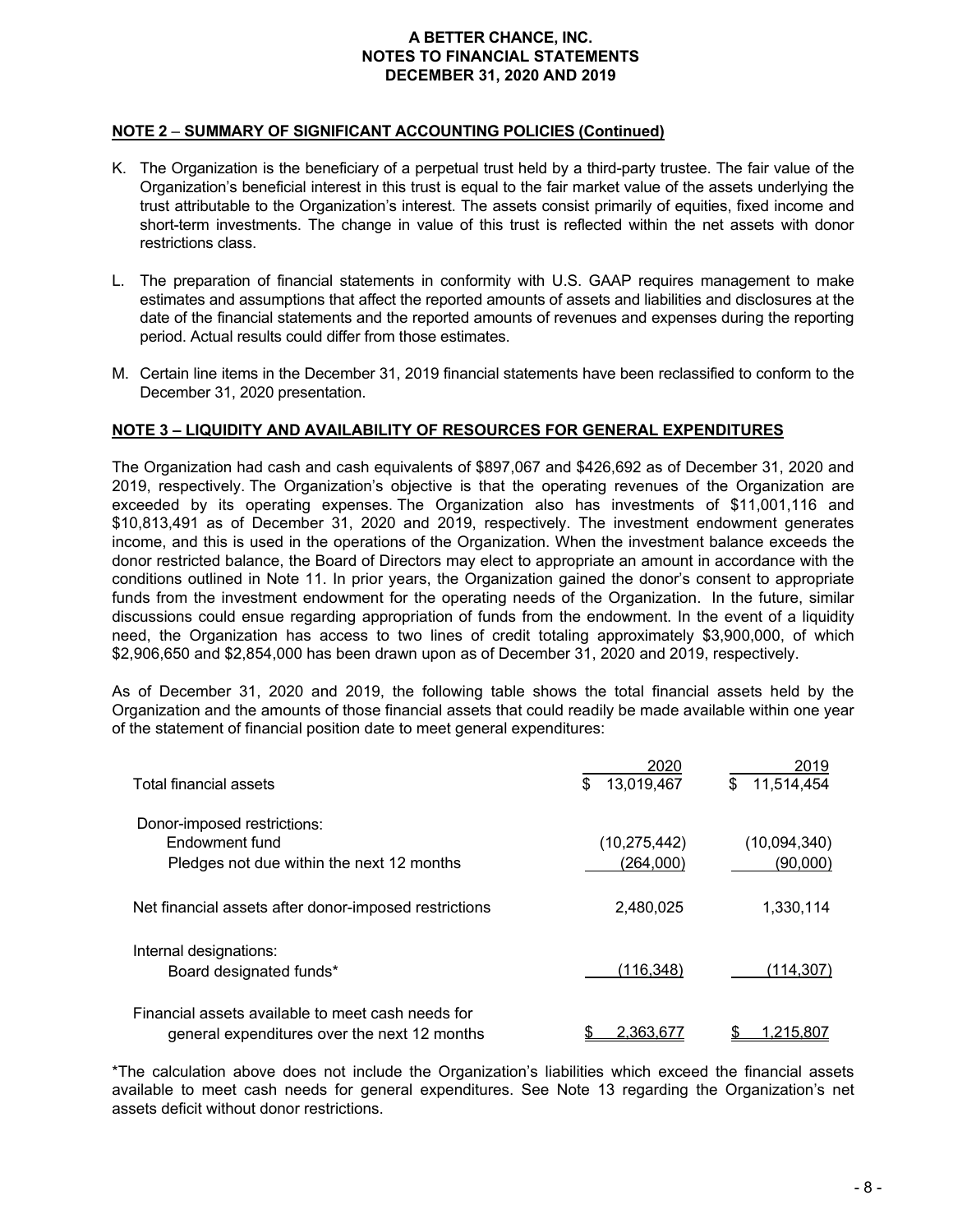## **NOTE 4 – GRANTS AND PLEDGES RECEIVABLE, NET**

Grants and pledges receivable consist of the following as of December 31:

|                                                                                      | 2020                                  | 2019                               |
|--------------------------------------------------------------------------------------|---------------------------------------|------------------------------------|
| Amount due in less than one year<br>Amount due from one to five years                | \$<br>885,481<br>264,000<br>1,149,481 | \$<br>213,717<br>90,000<br>303,717 |
| Less: allowance for doubtful accounts<br>Less: unamortized discount to present value | (57,474)<br>(2,323)                   | (29, 446)                          |
|                                                                                      | <u>1,089,684</u>                      | 274,271                            |

The pledges to be received after one year are recorded net of discounts at risk adjusted interest rates ranging from .36% to 2.46% as of December 31, 2020 to reflect the present value of future cash flows. The amortization of the discount is reflected as additional contribution revenue in the accompanying financial statements.

#### **NOTE 5 – INVESTMENTS AND FAIR VALUE MEASUREMENTS**

Investments consist of the following as of December 31:

|                       | 2020            |   | 2019              |
|-----------------------|-----------------|---|-------------------|
| Equity securities     | \$<br>2,266,630 | S | 3,340,371         |
| Mutual funds          | 6,376,233       |   | 5,119,546         |
| Corporate bonds       | 447,843         |   | 474,774           |
| Government securities | 918,525         |   | 1,100,650         |
| Money market funds    | 991,885         |   | 778,150           |
|                       | 11.001.116      |   | <u>10,813,491</u> |

Investments are subject to market volatility that could change their carrying value in the near term.

Investment activity consists of the following for the years ended December 31:

|                        | 2020          | 2019          |
|------------------------|---------------|---------------|
| Interest and dividends | \$<br>230,177 | \$<br>242,117 |
| Unrealized gain        | 219,827       | 1,150,810     |
| Realized gain          | 487,869       | 337,640       |
| Investment fees        | (63, 743)     | (69, 201)     |
|                        | 874,130       | 1,661,336     |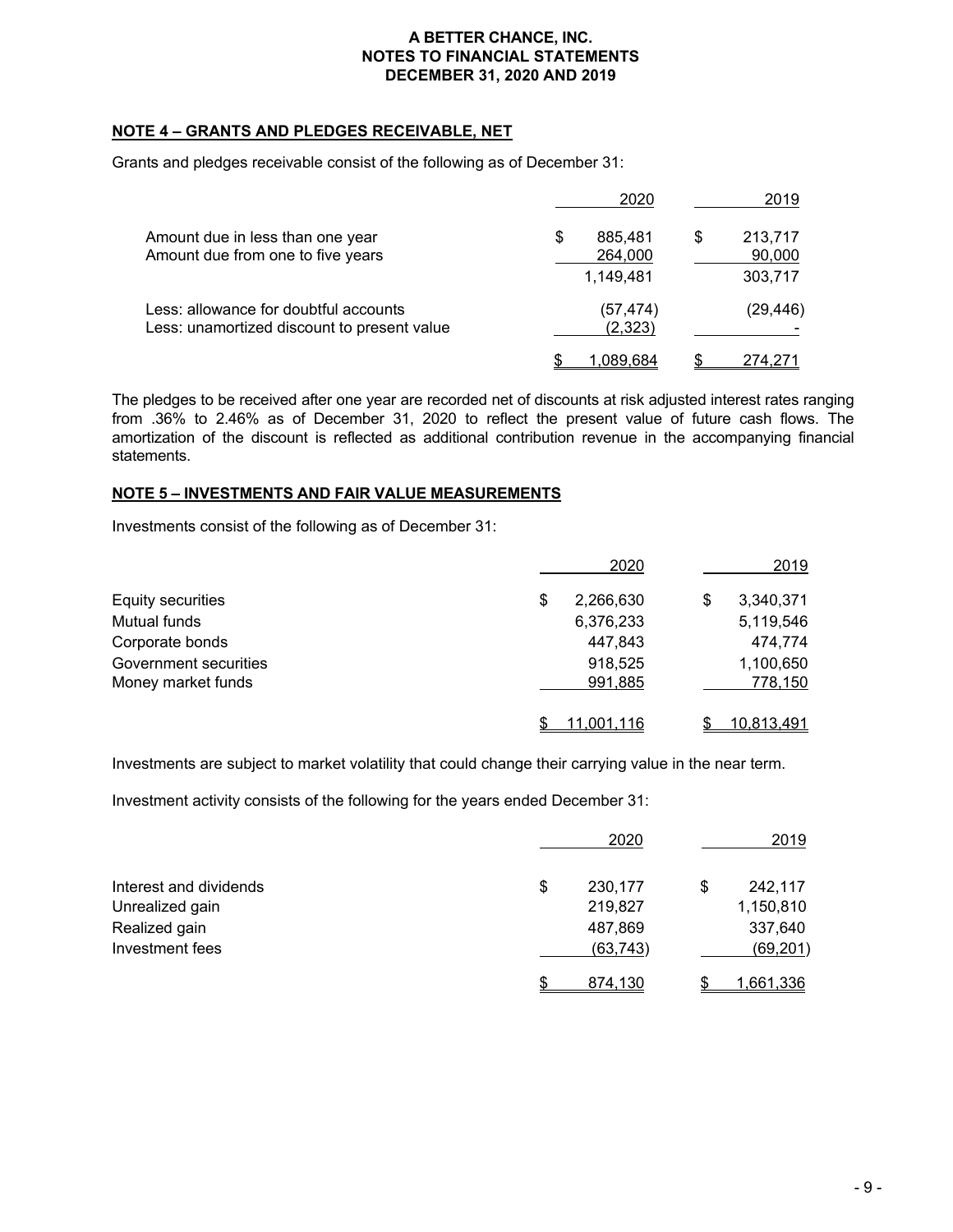#### **NOTE 5 – INVESTMENTS AND FAIR VALUE MEASUREMENTS (Continued)**

In determining the fair value, the Organization utilizes valuation techniques that maximize the use of observable inputs and minimize the use of unobservable inputs to the extent possible in its assessment of fair value.

The fair value hierarchy defined three levels as follows:

Level 1: Valuations based on quoted prices (unadjusted) in an active market that are accessible at the measurement date for identical assets or liabilities. The fair value hierarchy gives the highest priority to Level 1 inputs.

Level 2: Valuations based on observable inputs other than Level 1 prices such as quoted prices for similar assets or liabilities; quoted prices in inactive markets; or model-derived valuations in which all significant inputs are observable or can be derived principally from or corroborated with observable market data.

Level 3: Valuations based on unobservable inputs are used when little or no market data is available. The fair value hierarchy gives the lowest priority to Level 3 inputs.

Investments in equities, fixed income mutual funds and money market funds are valued using market prices in active markets (Level 1). Level 1 instrument valuations are obtained from real-time quotes for transactions in active exchange markets involving identical assets. Investments in corporate bonds and government securities are valued using quoted prices in inactive markets (Level 2). Level 2 instrument valuations are obtained from similar assets or model-derived valuations in which all significant inputs are observable or can be derived principally from or corroborated with observable market data.

Financial assets carried at fair value as of December 31, 2020 are classified in the table as follows:

| <b>ASSETS CARRIED AT FAIR VALUE:</b> | Level 1         | Level 2  | Total<br>2020   |
|--------------------------------------|-----------------|----------|-----------------|
| Investments:                         |                 |          |                 |
| Equity securities                    | \$<br>2,266,630 | \$       | \$<br>2,266,630 |
| Mutual funds                         | 6,376,233       |          | 6,376,233       |
| Corporate bonds                      |                 | 447,843  | 447,843         |
| Government securities                |                 | 918,525  | 918,525         |
| Cash and equivalents                 | 991,885         |          | 991,885         |
| TOTAL ASSETS AT FAIR VALUE           | 9,634,748       | .366,368 | 11,001,116      |

Financial assets carried at fair value as of December 31, 2019 are classified in the table as follows:

| ASSETS CARRIED AT FAIR VALUE: | Level 1         | Level 2   |   | Total<br>2019 |
|-------------------------------|-----------------|-----------|---|---------------|
| Investments:                  |                 |           |   |               |
| Equity securities             | \$<br>3,340,371 | \$        | S | 3,340,371     |
| Mutual funds                  | 5,119,546       |           |   | 5,119,546     |
| Corporate bonds               |                 | 474,774   |   | 474,774       |
| Government securities         |                 | 1,100,650 |   | 1,100,650     |
| Cash and equivalents          | 778,150         |           |   | 778,150       |
| TOTAL ASSETS AT FAIR VALUE    | 9,238,067       | 1.575.424 |   | 10,813,491    |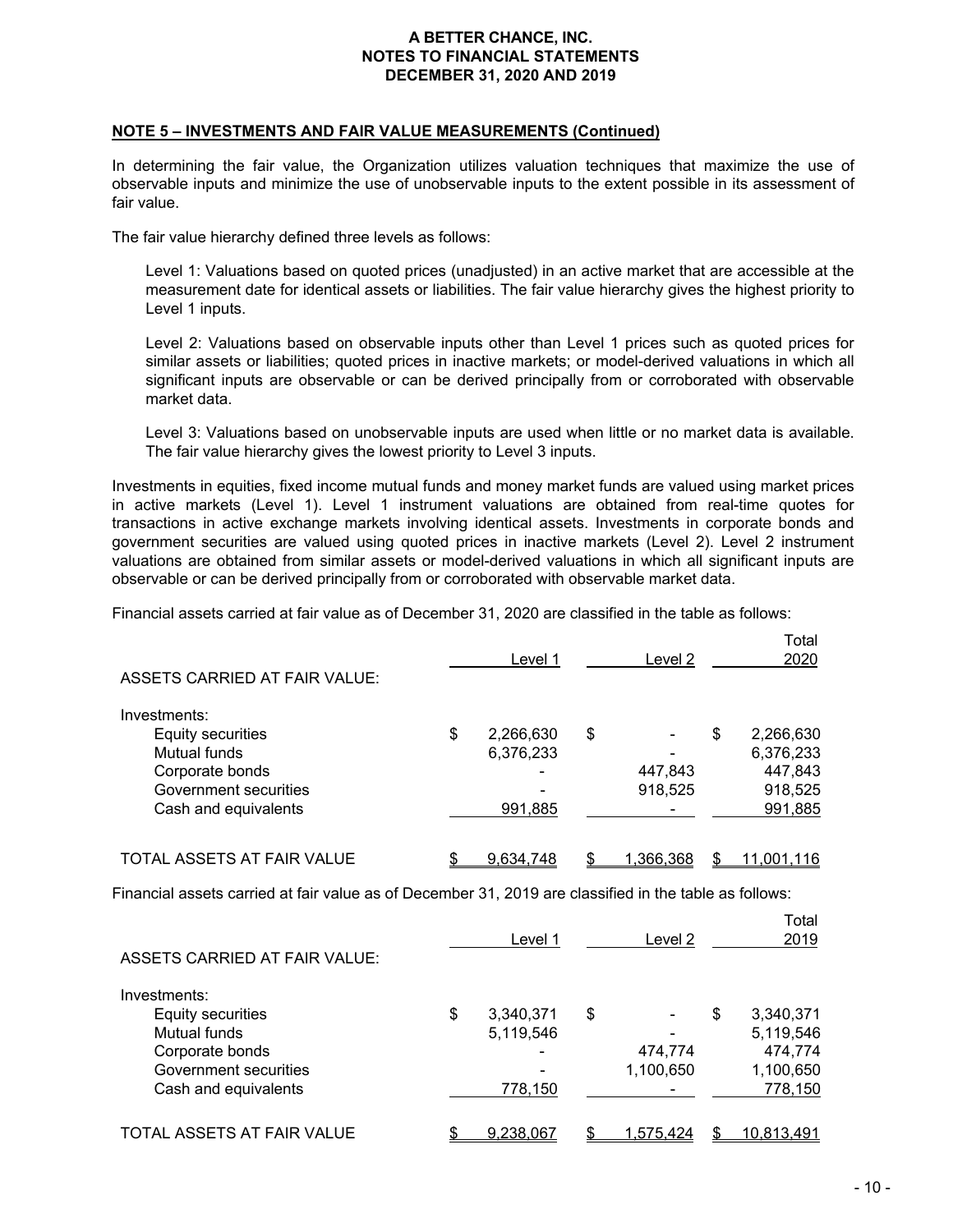#### **NOTE 5 – INVESTMENTS AND FAIR VALUE MEASUREMENTS (Continued)**

The availability of observable market data is monitored to assess the appropriate classification of financial instruments within the fair value hierarchy. Changes in economic conditions or model-based valuation techniques may require the transfer of financial instruments from one fair value level to another. In such instances, the transfer is reported at the end of the reporting period. For the years ended December 31, 2020 and 2019, there were no transfers in or out of levels 1, 2 or 3.

#### **NOTE 6 – PROPERTY AND EQUIPMENT**

Property and equipment consist of the following as of December 31:

|                                                               | 2020                   | 2019                   | Estimated<br>Useful Lives |
|---------------------------------------------------------------|------------------------|------------------------|---------------------------|
| Furniture and equipment<br>Leasehold improvements             | \$<br>75.503<br>49,761 | \$<br>75,503<br>49,761 | 3 Years<br>7-10 Years     |
| Total cost<br>Less: accumulated depreciation and amortization | 125.264<br>(120, 359)  | 125.264<br>(113,950)   |                           |
| Net book value                                                | 4,905                  | 11.314                 |                           |

Depreciation and amortization expense amounted to \$6,409 and \$9,557 for the years ended December 31, 2020 and 2019, respectively.

#### **NOTE 7 – BANK LINES OF CREDIT**

The Organization has a revolving line of credit of \$600,000 with a financial institution. The line bears interest at the prime rate (3.25% as of December 31, 2020) and will expire on August 31, 2020. The line is payable on demand and borrowings are secured by \$600,000 in money market funds owned by the Organization. As of December 31, 2020 and 2019, the outstanding balance amounted to \$0. As of July 29, 2021, the outstanding balance amounted to \$0.

The Organization has another line of credit account with a financial institution that is secured by the Organization's investments. There is no expiration date on this line. Such investments ("pledged collateral") are segregated and consist of equity and fixed income securities. The maximum amount of credit is equal to 70% of the fair value of the pledged collateral less outstanding loan balances and accrued finance charges. The line bears a variable interest rate equal to The London Interbank Offered Rate ("LIBOR") rate plus 1.50% resulting in a rate of 1.65% and 3.30% as of December 31, 2020 and 2019, respectively. The loan is payable on demand and is secured by pledged collateral with a fair value of \$9,931,477 and \$5,396,251 as of December 31, 2020 and 2019, respectively. The outstanding balance amounted to approximately \$2,907,000 and \$2,854,000 as of December 31, 2020 and 2019, respectively. As of July 29, 2021, the outstanding balance amounted to approximately \$2,909,000.

Interest expense incurred for the lines of credit amounted to \$66,929 and \$96,205 for the years ended December 31, 2020 and 2019, respectively.

# **NOTE 8 – CONTRIBUTIONS AND GRANTS**

Contributions and grant revenues consist of the following for the years ended December 31:

|                                           | 2020                       | 2019 |                    |  |
|-------------------------------------------|----------------------------|------|--------------------|--|
| <b>Institutions</b><br><b>Individuals</b> | \$<br>2,204,641<br>836,951 | S    | 375,053<br>844,416 |  |
|                                           | 3.041.592                  |      | <u>1,219,469</u>   |  |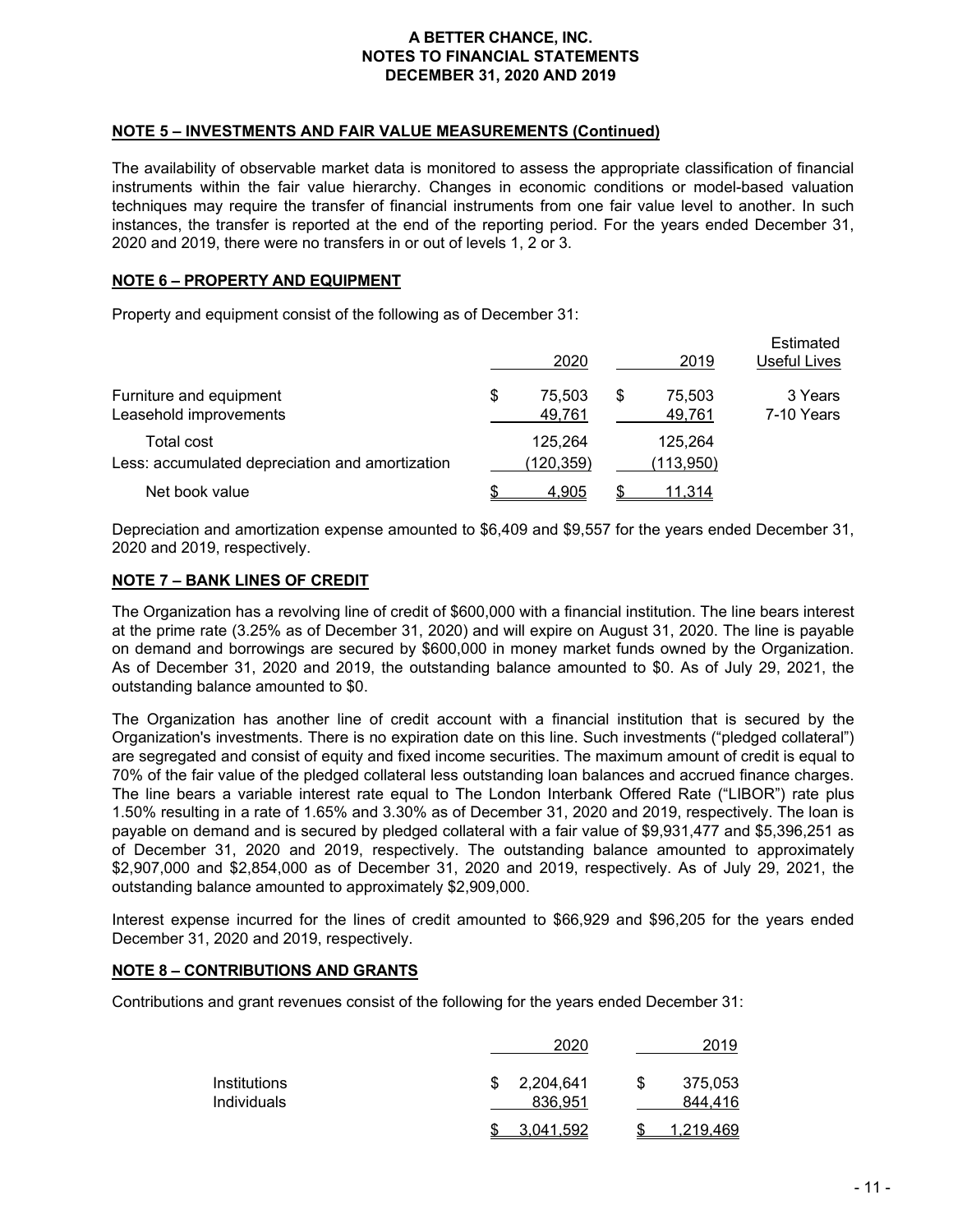#### **NOTE 9 – RETIREMENT PLANS**

- A. The Organization has a frozen defined contribution retirement plan that used to cover all eligible employees. Employees were eligible to participate in the plan after completion of two years of service. The benefits were completely vested immediately after eligibility occurred.
- B. The Organization has a 401(k) plan (the "Plan") effective January 1, 2012. All employees other than those classified as temporary employees are eligible to participate in the salary deferral contribution and the safe harbor non-elective portions of the Plan upon their date of hire. Employees other than those classified as temporary employees are eligible to participate in the non-safe harbor non-elective portion of the Plan after a one-year period of service. For the years ended December 31, 2020 and 2019, the Organization elected to make a safe harbor non-elective contribution of 3% of each eligible participant's compensation and these benefits are 100% vested. For the years ended December 31, 2020 and 2019, the Organization elected to make a contribution to the non-safe harbor portion of the Plan of an additional 2% of each eligible participant's compensation for the portion of compensation within the social security earnings base and 7% on the compensation above the social security earnings base. These benefits vest at 20% per year over five years of service. Contributions to the Plan for the years ended December 31, 2020 and 2019 amounted to \$55,664 and \$91,953, respectively.

# **NOTE 10** – **COMMITMENTS AND CONTINGENCIES**

A. The Organization leases office space in New York, California, Pennsylvania and Georgia. The Organization has an outstanding letter of credit of \$105,608 as security for the New York office lease. In addition to the base rent for its premises, the Organization is required to pay its allocated share of taxes and operating costs. The Organization also has entered into non-cancelable operating leases for office equipment. Minimum annual rentals for real property and equipment are approximately as follows for years ended subsequent to December 31, 2020:

|      | Real          |           |         |               |
|------|---------------|-----------|---------|---------------|
|      | Property      | Equipment |         | Total         |
| 2021 | \$<br>212,000 | \$        | 123,000 | \$<br>335,000 |
| 2022 | 55,000        |           | 140,000 | 195,000       |
| 2023 | 42,000        |           | 13,000  | 55,000        |
|      | 309,000       |           | 276,000 | \$<br>585,000 |

The rental commitment presented above does not include certain operating leases, which are currently on a month-to-month basis.

Rent expense for each year is based on the total lease commitment recognized over the life of the lease on a straight-line basis. As of December 31, 2020 and 2019, a deferred rent liability of \$17,577 and \$67,233, respectively, is included in the accompanying statements of financial position, under the straightlining method of accounting.

Rent expense for real property (including real estate tax escalation charges and other operating expenses) for the years ended December 31, 2020 and 2019, amounted to approximately \$378,000 and \$433,000, respectively .

Rent expense for equipment for the years ended December 31, 2020 and 2019, amounted to approximately \$114,000 and \$105,000, respectively.

Subsequent to year end, the Organization signed a new lease agreement for office space ending in June 2031. The average annual rent is approximately \$190,000.

B. The Organization believes it has no uncertain tax positions as of December 31, 2020 and 2019, in accordance with Accounting Standards Codification ("ASC") Topic 740, "Income Taxes", which provides standards for establishing and classifying any tax provisions for uncertain tax positions.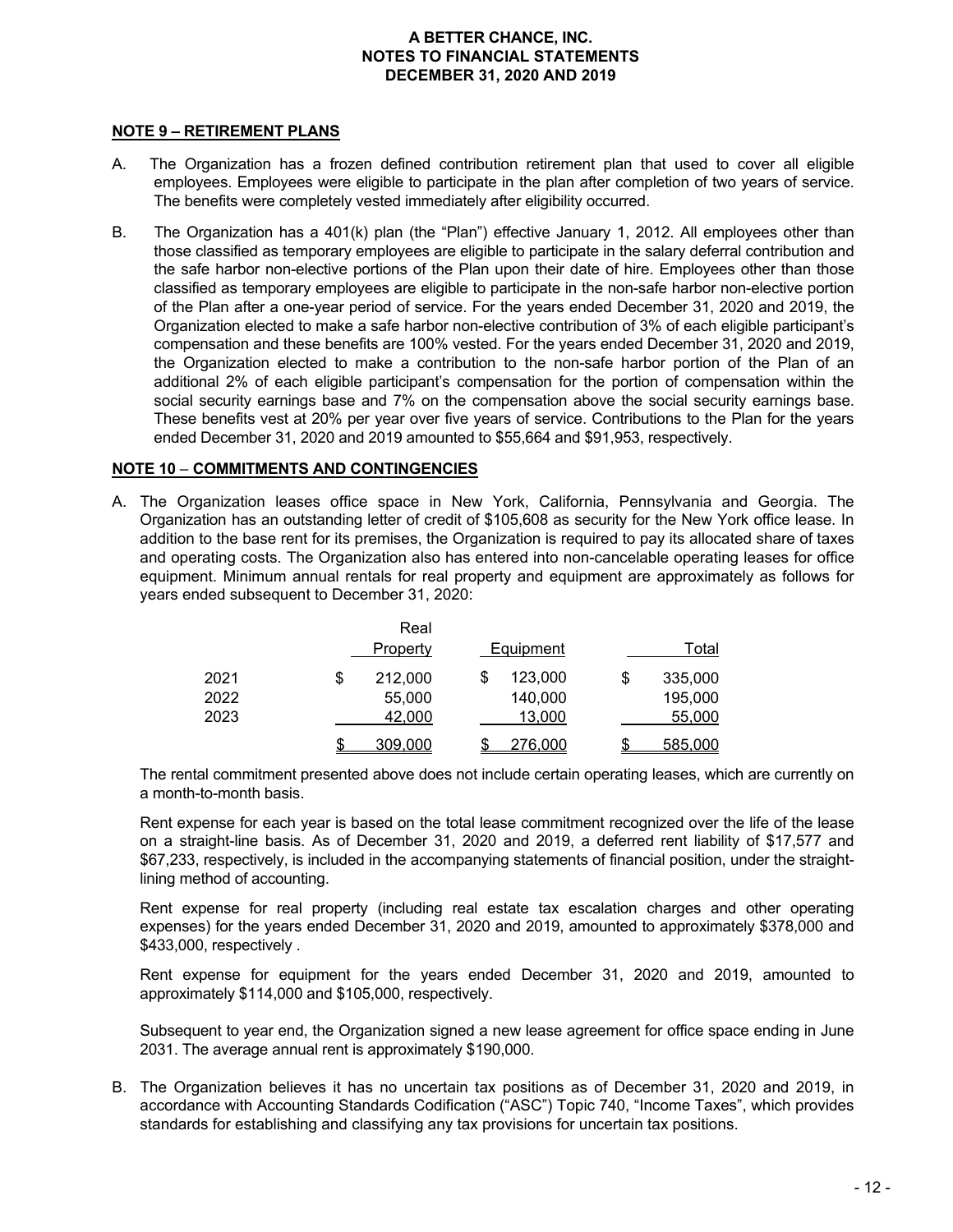#### **NOTE 10** – **COMMITMENTS AND CONTINGENCIES (Continued)**

C. In March 2020, the World Health Organization declared the outbreak of a novel coronavirus ("COVID-19") as a pandemic, which continues to spread throughout the United States. The Organization could be materially and adversely affected by the risks, or the public perception of the risks, related to an epidemic, pandemic, outbreak, or other public health crisis, such as the recent outbreak of COVID-19. The ultimate extent of the impact of any epidemic, pandemic or other health crisis on the Organization's business, financial condition and results of operations will depend on future developments, which are highly uncertain and cannot be predicted, including new information that may emerge concerning the severity of such epidemic, pandemic or other health crisis and actions taken to contain or prevent their further spread, among others. Accordingly, the Organization cannot predict the extent to which its financial condition and results of operations will be affected.

In response to the pandemic, in March 2020, the United States passed the Coronavirus Aid, Relief, and Economic Security Act ("CARES Act"), which included the Paycheck Protection Program, which intends to provide loans to businesses to cover payroll costs. The loans are eligible for forgiveness if certain criteria are met. On April 13, 2020, the Organization received a loan of \$437,572 under this program.

In March 2021, loan forgiveness was granted in the amount of \$424,079. The remaining loan balance and accumulated accrued interest totaling \$17,194 is payable over two years and bears interest at 1%. As of June 30, 2021, the balance of the loan was paid off.

# **NOTE 11 – NET ASSETS WITH DONOR RESTRICTIONS**

|                                                                                                                               | 2020                       | 2019                     |
|-------------------------------------------------------------------------------------------------------------------------------|----------------------------|--------------------------|
| Contributions with purpose and time restrictions:<br>Contributions with time restrictions<br>Specific programs (time/purpose) | \$<br>1,092,007<br>846,234 | \$<br>265,014<br>150,000 |
|                                                                                                                               | 1,938,241                  | 415,014                  |
| Contributions perpetual in nature:<br>College Preparatory Schools Program<br>For a Better Life Foundation Fund - scholarship  | 7,797,500                  | 7,797,500                |
| for schools                                                                                                                   | 1.200.000                  | 1.200.000                |
| Diana Ross scholarships                                                                                                       | 57,456                     | 57,456                   |
| Safety net program                                                                                                            | 50,000                     | 50,000                   |
|                                                                                                                               | 9,104,956                  | 9,104,956                |
| Unappropriated earnings from endowment funds                                                                                  | 1,106,743                  | 989,384                  |
| Perpetual trust                                                                                                               | 1,139,249                  | 1,083,580                |
| Total                                                                                                                         | <u>13,289,189</u><br>\$    | <u>11,592,934</u><br>\$  |

With donor restriction net assets are available for the following purposes as of December 31:

Net assets released from restrictions amounted to \$1,253,441 and \$1,449,123, during the years ended December 31, 2020 and 2019, respectively, by incurring expenses or the passage of time, thus satisfying the restricted purposes.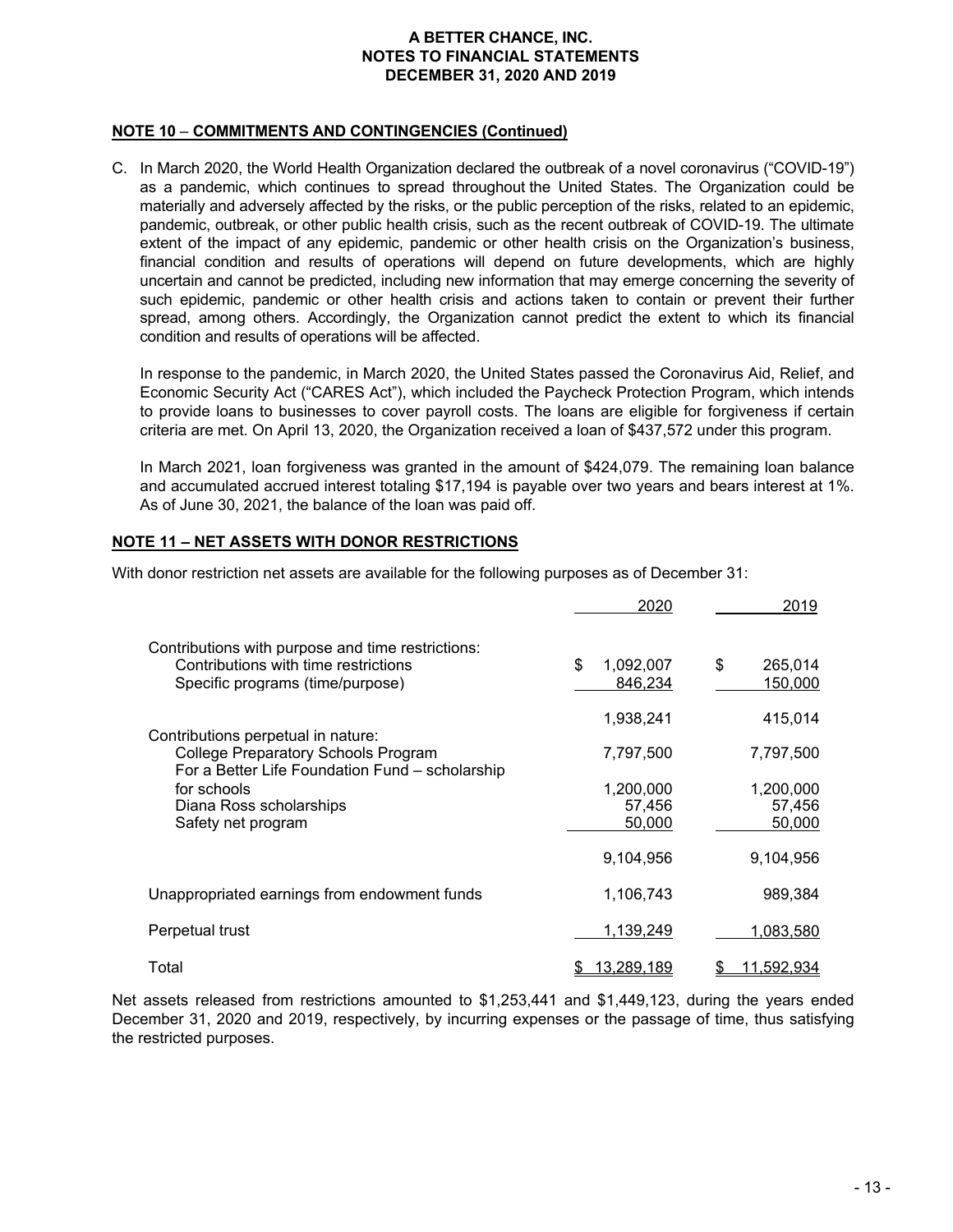#### **NOTE 11 – NET ASSETS WITH DONOR RESTRICTIONS (Continued)**

As required by U.S. GAAP, net assets associated with endowment funds are classified and reported based on the existence or absence of donor-imposed restrictions. The Organization is subject to the Massachusetts-enacted version of the Uniform Prudent Management of Institutional Funds Act ("UPMIFA") in relation to its donor restricted endowment funds. The Board of Directors of the Organization has interpreted the Massachusetts-enacted version of UPMIFA as allowing the Organization to appropriate for expenditure or accumulate as much of an endowment fund as the Organization determines is prudent for the uses, benefits, purposes and duration for which the endowment funds are established, subject to the intent of the donor as expressed in the gift instrument. The earnings from the endowment funds shall be classified as net assets with donor restrictions until appropriated for expenditure by the Board of Directors.

The Organization's endowment investment policy is to invest primarily in a mix of equities and fixed-income securities based on an asset allocation to satisfy its overall endowment financial and investment objectives, such as to preserve the principal, protect against inflation, receive stable returns and achieve long-term growth. The Organization relies on a total return strategy in which investment returns are achieved through both capital appreciation (realized and unrealized) and current yield (interest and dividends).

The objective of the endowment spending policy is to provide a steady, growing income stream to support the Organization's programs while providing sufficient reinvestment to protect the endowment from inflation. Endowment spending is set at 5% of the three-year moving average of the market value of the endowment funds at the end of each year and an allocation of interest and dividends generated by the fund.

Changes in endowment net assets as of December 31, 2020 are as follows:

|                                                                                                      | Without donor<br>restrictions -<br><b>Board Designated</b> |            | With donor<br>restrictions-<br>Endowment |                      | Total<br>2020 |                      |
|------------------------------------------------------------------------------------------------------|------------------------------------------------------------|------------|------------------------------------------|----------------------|---------------|----------------------|
| Investment gain on endowments<br>Board appropriated to operations<br>Board appropriated interest and | \$                                                         | 2.041<br>٠ | S                                        | 867.623<br>(490,000) | \$            | 869.664<br>(490,000) |
| dividends to operations                                                                              |                                                            |            |                                          | (196, 521)           |               | (196, 521)           |
| Endowment net assets, beginning of year                                                              |                                                            | 114.307    |                                          | 10.094.340           |               | 10,208,647           |
| Endowment net assets, end of year                                                                    | \$                                                         | 116.348    | S.                                       | 10.275.442           | \$.           | 10.391.790           |

Changes in endowment net assets as of December 31, 2019 are as follows:

|                                                                                                      | Without donor<br>restrictions -<br><b>Board Designated</b> |    | With donor<br>restrictions-<br>Endowment |   | Total<br>2019          |
|------------------------------------------------------------------------------------------------------|------------------------------------------------------------|----|------------------------------------------|---|------------------------|
| Investment gain on endowments<br>Board appropriated to operations<br>Board appropriated interest and | \$<br>21.604<br>-                                          | S  | 1,662,616<br>(495,000)                   | S | 1,684,220<br>(495,000) |
| dividends to operations                                                                              |                                                            |    | (239, 101)                               |   | (239, 101)             |
| Endowment net assets, beginning of year                                                              | 92.703                                                     |    | 9,165,825                                |   | 9,258,528              |
| Endowment net assets, end of year                                                                    | <u>114,307</u>                                             | S. | <u>10,094,340</u>                        |   | 10,208,647             |